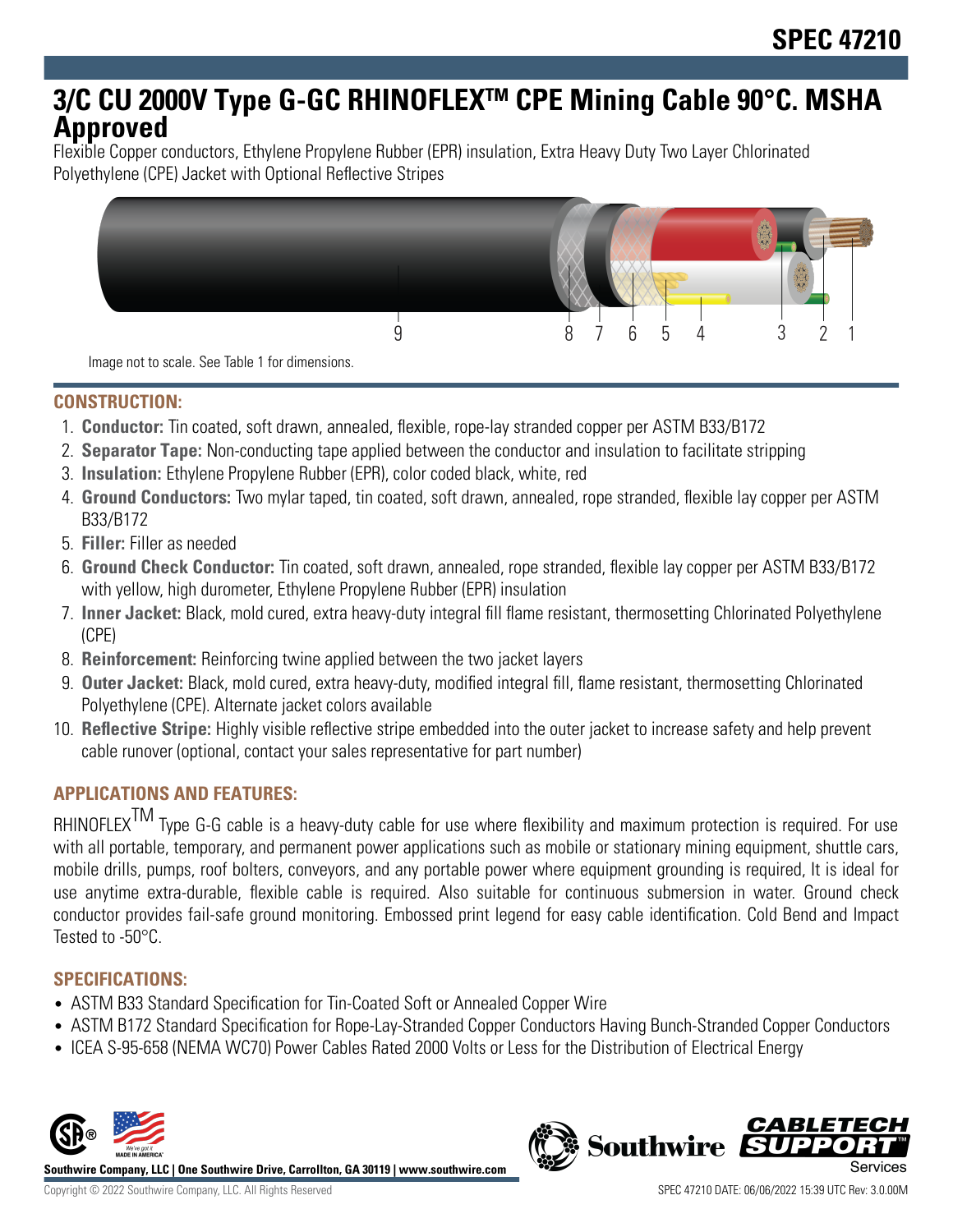## **SAMPLE PRINT LEGEND:**

SOUTHWIRE (R) RHINO<sup>TM</sup> BRAND CABLE # AWG 3/C TYPE G-GC PORTABLE POWER CABLE 90°C WET OR DRY 2000V FT5 -50°C P-07-KA140024 MSHA

#### **Table 1 – Weights and Measurements**

| <b>Stock</b><br>Number | Cond.<br>Size  | Cond.<br>Number | Cond.<br><b>Strands</b> | <b>Diameter</b><br><b>Over</b><br>Conductor | lnsul.<br><b>Thickness</b> | <b>Diameter</b><br>Over<br>Insulation | Ground<br><b>Size</b> | Ground<br><b>Strands</b> | Ground<br>Check<br><b>Size</b> | Ground<br><b>Check</b><br><b>Strands</b> | Ground Check Approx.<br>Insulation<br><b>Thickness</b> | 0D   | Approx.<br>Weight |
|------------------------|----------------|-----------------|-------------------------|---------------------------------------------|----------------------------|---------------------------------------|-----------------------|--------------------------|--------------------------------|------------------------------------------|--------------------------------------------------------|------|-------------------|
|                        | AWG/<br>Kcmil  | No.             | No.                     | inch                                        | mil                        | inch                                  | AWG                   | No.                      | <b>AWG</b>                     | No.                                      | mil                                                    | inch | lb/1000ft         |
| 59126699               | 8              | 3               | 168                     | 0.155                                       | 60                         | 0.311                                 | 10                    | 104                      | 10                             | 104                                      | 30                                                     | 0.97 | 630               |
| 58555799               | 6              | 3               | 133                     | 0.21                                        | 60                         | 0.366                                 | 10                    | 104                      | 10                             | 104                                      | 30                                                     | 1.05 | 780               |
| 58502899               | 4              | 3               | 259                     | 0.256                                       | 60                         | 0.412                                 | 8                     | 168                      | 10                             | 104                                      | 30                                                     | 1.19 | 1080              |
| TBA                    | 3              | 3               | 259                     | 0.285                                       | 60                         | 0.441                                 | 8                     | 168                      | 10                             | 104                                      | 30                                                     | 1.25 | 1230              |
| 58572599               | $\overline{2}$ | 3               | 308                     | 0.32                                        | 60                         | 0.476                                 | 7                     | 49                       | 8                              | 168                                      | 45                                                     | 1.34 | 1480              |
| 58926899               |                | 3               | 385                     | 0.355                                       | 80                         | 0.551                                 | 6                     | 133                      | 8                              | 168                                      | 45                                                     | 1.51 | 1870              |
| <b>TBA</b>             | 1/0            | 3               | 273                     | 0.385                                       | 80                         | 0.581                                 | 5                     | 133                      | 8                              | 168                                      | 45                                                     | 1.65 | 2290              |
| 58572699               | 2/0            | 3               | 324                     | 0.42                                        | 80                         | 0.616                                 | 4                     | 259                      | 8                              | 168                                      | 45                                                     | 1.75 | 2730              |
| <b>TBA</b>             | 3/0            | 3               | 418                     | 0.506                                       | 80                         | 0.702                                 | 3                     | 259                      | 8                              | 168                                      | 45                                                     | 1.89 | 3260              |
| 58719799               | 4/0            | 3               | 532                     | 0.577                                       | 80                         | 0.773                                 | $\mathbf{2}$          | 308                      | 8                              | 168                                      | 45                                                     | 2.04 | 3940              |
| 59019999               | 250            | 3               | 608                     | 0.61                                        | 95                         | 0.836                                 | 1                     | 385                      | 8                              | 168                                      | 45                                                     | 2.39 | 5060              |
| 58753199               | 350            | 3               | 855                     | 0.72                                        | 95                         | 0.946                                 | 1/0                   | 273                      | 8                              | 168                                      | 45                                                     | 2.68 | 6660              |
| TBA                    | 300            | 3               | 735                     | 0.737                                       | 95                         | 0.963                                 | 1                     | 385                      | 8                              | 168                                      | 45                                                     | 2.56 | 5710              |
| TBA                    | 400            | 3               | 980                     | 0.831                                       | 95                         | 1.057                                 | 1/0                   | 273                      | 6                              | 133                                      | 60                                                     | 2.82 | 7300              |
| TBA                    | 450            | 3               | 1127                    | 0.894                                       | 95                         | 1.120                                 | 2/0                   | 324                      | 6                              | 133                                      | 60                                                     | 2.94 | 8130              |
| TBA                    | 500            | 3               | 1221                    | 0.9                                         | 95                         | 1.126                                 | 3/0                   | 418                      | 6                              | 133                                      | 60                                                     | 3.03 | 9030              |

All dimensions are nominal and subject to normal manufacturing tolerances

◊ Cable marked with this symbol is a standard stock item



**CABLETECH**